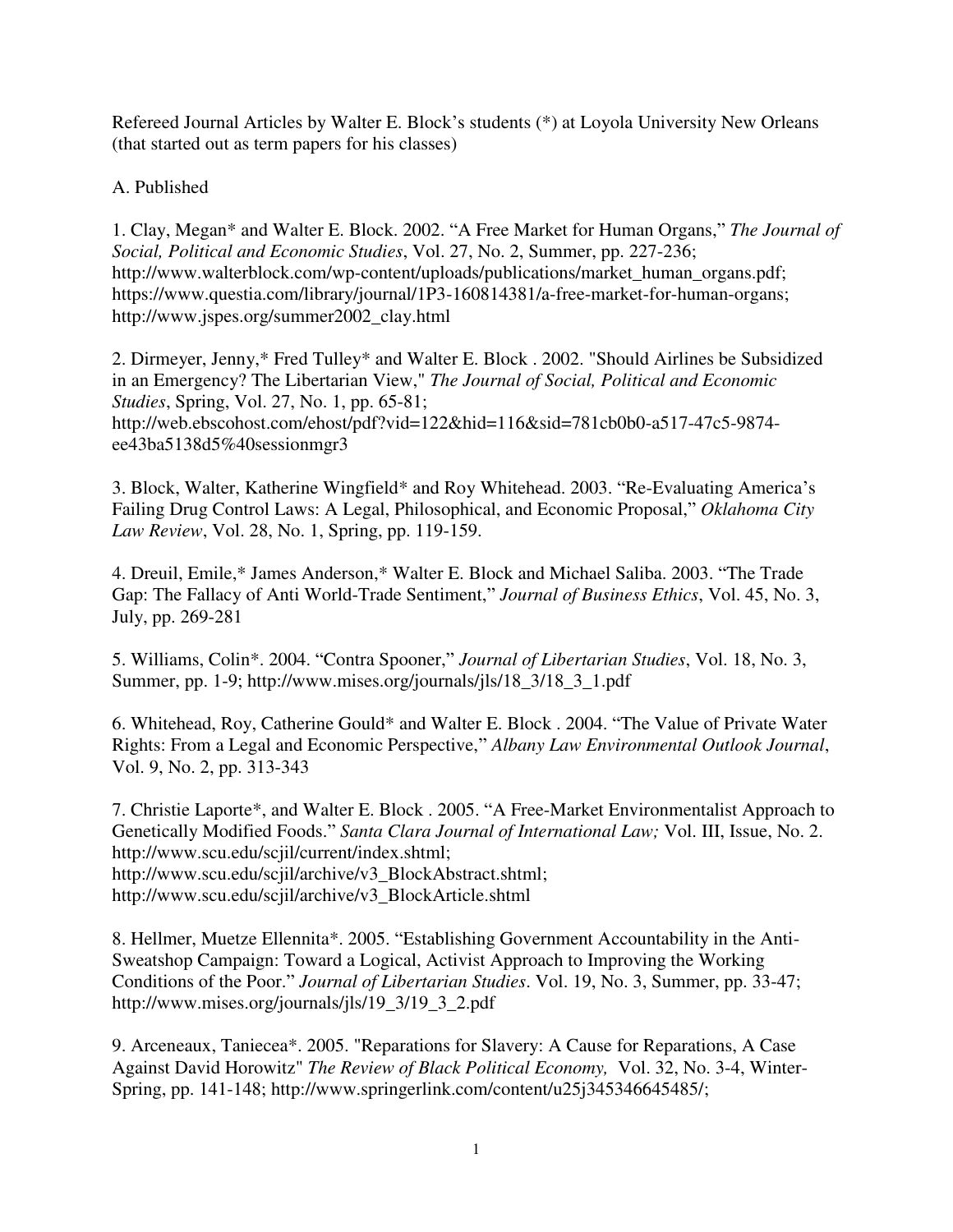[http://sumaris.cbuc.es/cgis/sumari.cgi?issn=00346446&idsumari=A2005N0003-4V000032;](http://sumaris.cbuc.es/cgis/sumari.cgi?issn=00346446&idsumari=A2005N0003-4V000032) [http://link.springer.com/article/10.1007%2Fs12114-005-1010-1#page-1;](http://link.springer.com/article/10.1007%2Fs12114-005-1010-1#page-1) [http://link.springer.com/journal/12114/32/3/page/1;](http://link.springer.com/journal/12114/32/3/page/1) http://link.springer.com/article/10.1007/s12114-005-1010-1

10. Rome, Gregory\* and Walter E. Block . 2006. "Schoolhouse Socialism." *Journal of Instructional Psychology*, Vol. 33, No. 1, pp. 83-88

11. Morrel, Joseph\*, Walter E. Block and John Levendis. 2006. "Nuclear Power." *Journal of Business Ethics*; Vol. 67, No. 1, August, pp. 37-49;<http://dx.doi.org/10.1007/s10551-006-9003-y>

12. Kilchrist, Erica\* and Walter E. Block . 2006. "Distributive Justice." *International Journal of Social Economics*, Vol. 33, Issue 2, pp. 102-110; http://www.emeraldinsight.com/Insight/viewContainer.do?containerType=Issue&containerId=23 435

13. Delery, Jeanette\* and Walter E. Block . 2006. "Corporate Welfare," *Markets and Morality;*  Vol. 9, No. 2, Fall, pp. 337-346; [http://www.acton.org/publicat/m\\_and\\_m/new/index.php?mm\\_id=6;](http://www.acton.org/publicat/m_and_m/new/index.php?mm_id=6) http://www.acton.org/publicat/m\_and\_m/new/article.php?article=37; http://www.acton.org/publicat/m\_and\_m/pdf/9277645.pdf

14. Schaeffer, Emily\* and Walter E. Block . 2007. "The Economics of the Arctic National Wildlife Refuge: A Casualty of Leasing Law or Candidate for Privatization" *Energy and Environment*. Vo. 18, No. 1, pp. 75-85.

15. D'Amico, Dan\* and Walter E. Block . 2007. "A Legal and Economic Analysis of Graffiti" *Humanomics* Vol. 23, No. 1, pp. 29-38; http://www.emeraldinsight.com/Insight/viewContainer.do?containerType=Issue&containerId=24 713

16. Schneider, Jordan\*. 2007. "Contra Anarcho-Capitalism." *Journal of Libertarian Studies*, Vol. 21, No. 1, pp. 101-110; http://www.mises.org/journals/jls/21\_1/21\_1\_7.pdf. This is a very special publication by one of our students. Not only has this paper been cited in a peer reviewed journal, it has been made the subject of a full scale rejoinder: Long, Roderick T. 2007. "Anarchy Defended: Reply to Schneider." *The Journal of Libertarian Studies*, Vol. 21, No. 1, pp. 111-121; http://www.mises.org/journals/jls/21\_1/21\_1\_8.pdf. There are two notable things about this rejoinder: it is authored by the editor of *Journal of Libertarian Studies*, and, even rarer, its number of pages is greater than its subject: Jordan's original paper.

17. Epstein, Marcus\*, Walter E. Block and Tom Woods Jr. 2007. "Chesterton and Belloc: A Critique." *Independent Review* Spring, Vol. 11, No. 4, pp. 579-594

18. Greene, Zoe\*, Sally Henry\*, Coby Nathanson\* and Walter E. Block . 2007. "Negative Impacts of Minimum Wage and anti Sweatshop Legislation" *Humanomics* Vol. 23, No. 2, pp. 83-92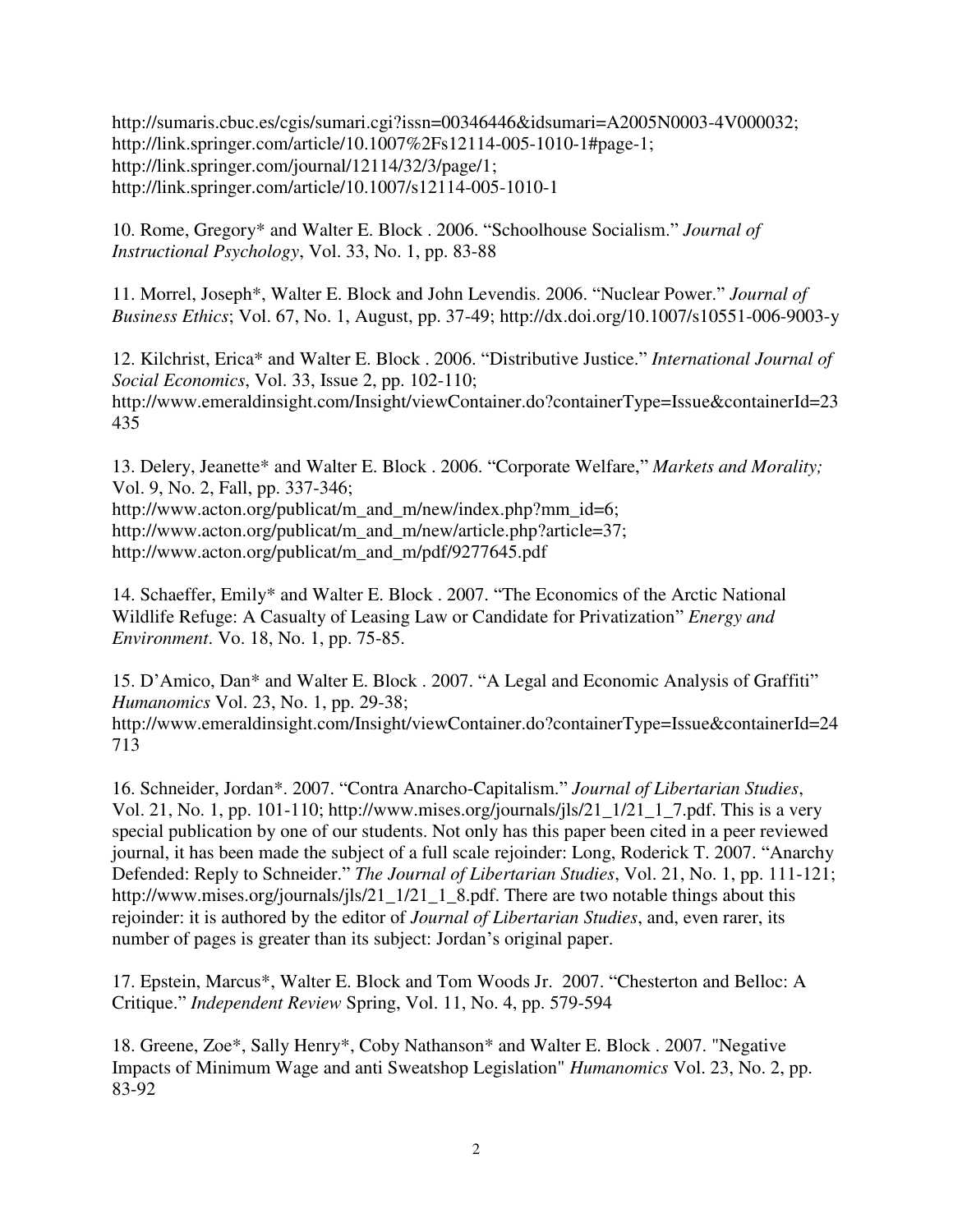19. Matherne, Danielle M\*. 2008. "The Price is Productivity: Wage Justice in the United States" *Corporate Ownership & Control,* Vol. 5, No. 2, Continued – 1,Winter, pp. 207-211

20. Culpepper, Dreda\* and Walter E. Block . 2008. "Price Gouging in the Katrina Aftermath." *International Journal of Social Economics*; Vol. 35, No. 7, pp. 512-520; [http://www.emeraldinsight.com/Insight/viewContentItem.do;jsessionid=D99C6D908AEA59104](http://www.emeraldinsight.com/Insight/viewContentItem.do;jsessionid=D99C6D908AEA5910439BB07AF99D0F48?contentType=Article&contentId=1729159) [39BB07AF99D0F48?contentType=Article&contentId=1729159](http://www.emeraldinsight.com/Insight/viewContentItem.do;jsessionid=D99C6D908AEA5910439BB07AF99D0F48?contentType=Article&contentId=1729159) 

21. Motichek, Amy\*, Walter E. Block and Jay Johnson. 2008. "Forget Ocean Front Property, We Want Ocean Real Estate!" *Ethics, Place, and Environmen*t; Vol. [11,](http://www.informaworld.com/smpp/title~content=t713417006~db=all~tab=issueslist~branches=11#v11) Issue 2, June, pp. 147 – 155

22. Weber, Jake\* and Walter E. Block . 2008. "Privatizing Air Transport," *Business Journal for Entrepreneurs;* Issue 4, pp. 102-114; http://www.franklinpublishing.net/businessentrepreneurs.html

23. Block, Walter, Nicholas Snow\* and Edward Stringham\*. 2008. "Banks, Insurance Companies and Discrimination." *Business and Society Review*, Vol. 113, No. 3, September, pp. 403-419;

[http://eproof.graphicraft.com.hk/loginDownload\\_a.asp?ID=38056&type=pdf&flag=\\_LOW;](http://141.164.133.3/exchweb/bin/redir.asp?URL=http://eproof.graphicraft.com.hk/loginDownload_a.asp?ID=38056%26type=pdf%26flag=_LOW) http://www.blackwellpublishing.com/bauthor/WISproxy.asp?doi=10.1111/j.1467- 8594.2008.00326.x&ArticleID=449398

24. Ianelli, James\* and Walter E. Block . 2009. "The Moral Resonance of Catholic Globalization Perspectives." *Humanomics;* Vol. 25, No. 3, pp. 189-196

25. Dirmeyer, Jenny\*, Paola Revelo\* and Walter E. Block . 2009. "Poverty, Dignity, Economic Development and the Catholic Church," *Journal of Markets & Morality,* Vol. 12, No. 1, Spring, pp. 63-90

26. Shea, Brian\*. 2010. "Solidarity Forever: The power invested in worker collectives under United States law." *Journal of Libertarian Studies* Vol. 22; pp. 219-246; http://mises.org/journals/jls/22\_1/22\_1\_11.pdf

27. Snow, Nick\* and Walter E. Block . 2010. "Free to smoke," *Business & Professional Ethics Journal*, Vol. 29, Nos. 1-4, pp. 135-153

28. Anand, Shashank\*, Tiffany Fleming\*, Barbie Frie Hotard\* and Walter E. Block. 2010. "Competing Catholic Views on Private Property and Free Enterprise." *American Review of Political Economy* June, Volume 8(1), pp. 80-109.

29. Scott, Andrew V.\* and Walter E. Block. 2011. "Organ Transplant: Using the Free Market Solves the Problem," *[Journal of Clinical Research & Bioethics](http://omicsonline.bmemails11.com/c/l?u=12C33&e=D6E9&c=2CA8&t=0&email=QudS8urCrU3WOJdBRI6C5JnvXVxWsTQ8kH2BgW%2FghOQ%3D)*; Vol. 2, No. 3, May; http://www.omicsonline.org/2155-9627/2155-9627-2-111.php; [10.4172/2155-9627.1000111;](http://141.164.133.3/exchweb/bin/redir.asp?URL=http://www.benchmarkemail.com/c/l?u=1FF168%26e=CADFB%26c=188E5%26t=0%26l=10CAB%26email=QudS8urCrU3WOJdBRI6C5JnvXVxWsTQ8kH2BgW%252FghOQ%253D) [http://omicsonline.org/2155-9627/2155-9627-2-111.php;](http://omicsonline.org/2155-9627/2155-9627-2-111.php) doi:10.4172/2155-9627.1000111; http://www.omicsonline.org/2155-9627/2155-9627-2-111.php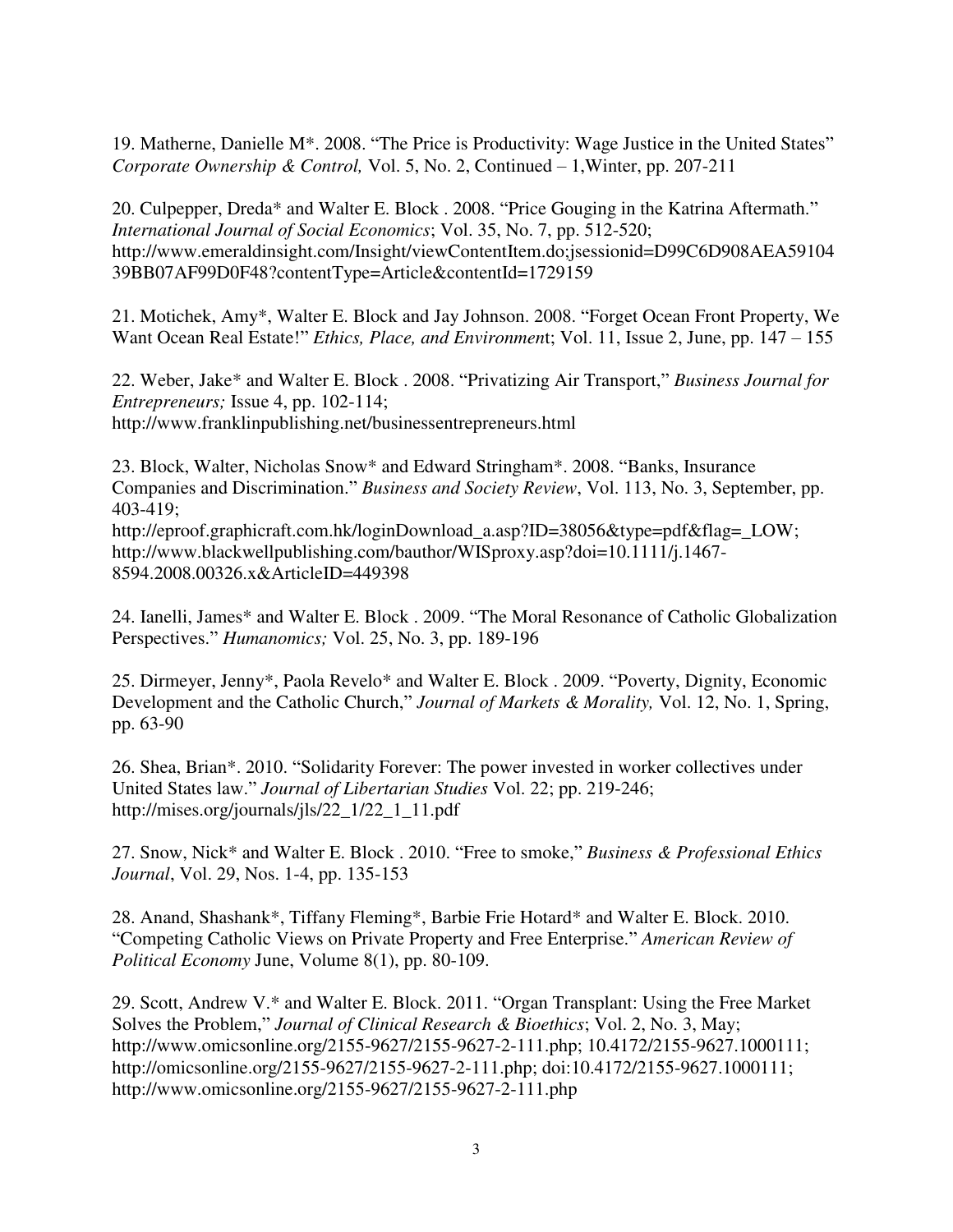30. Spittler, Justin,\* Robert Ross\*, and Walter E. Block. 2011. "The Detrimental Impact of Agricultural Subsidies in the United States." *The Journal of Social, Political and Economic Studies*, Vol. 36, No. 3, Fall, pp. 301-317; [http://www.jspes.org/fall2011\\_spittler.html;](http://www.jspes.org/fall2011_spittler.html) [http://www.jspes.org/fall2011\\_spittler.html](http://www.jspes.org/fall2011_spittler.html) 

31. Danneskjold, Robert (pseudonym)\*. 2011. "Funding Insurance Based Private Defense: The Insignificance of the Free Rider" *Journal of Libertarian Studies;* Vol. 22, pp. 509–525; [http://mises.org/journals/jls/22\\_1/22\\_1\\_23.pdf](http://mises.org/journals/jls/22_1/22_1_23.pdf) 

32. Portillo, Javier\* and Walter E. Block. 2012. "Anti-Discrimination Laws: Undermining Our Rights," *Journal of Business Ethics*; Vol. 109, No. 2, pp. 209-217; [http://www.springerlink.com/openurl.asp?genre=article&id=doi:10.1007/s10551-011-1120-6;](http://www.springer.com/alert/urltracking.do?id=L4c943dM92d49eSaa2d5e8) [http://www.springerlink.com/content/6216t06p2kw5502h/fulltext.pdf;](http://www.springerlink.com/content/6216t06p2kw5502h/fulltext.pdf) [http://www.springerlink.com/content/6216t06p2kw5502h/;](http://www.springerlink.com/content/6216t06p2kw5502h/) [http://www.springerlink.com/openurl.asp?genre=article&id=doi:10.1007/s10551-011-1120-6;](http://141.164.133.3/exchweb/bin/redir.asp?URL=http://www.springer.com/alert/urltracking.do?id=Lcf4fd5Ma7a9f9Saa2d5e8) [http://www.springer.com/home?SGWID=0-0-1003-0-](http://141.164.133.3/exchweb/bin/redir.asp?URL=http://www.springer.com/alert/urltracking.do?id=Lcf4fd6Ma7a9f9Saa2d5e8) [0&aqId=2105739&download=1&checkval=0e046f4dd92abbdf3a08f3e26c9c7598](http://141.164.133.3/exchweb/bin/redir.asp?URL=http://www.springer.com/alert/urltracking.do?id=Lcf4fd6Ma7a9f9Saa2d5e8) 

33. DiIorio, Peter\* and Walter E. Block. 2012. "And…It's Gone: The economics of South Park's Margarita (housing bubble) episode." *Humanomics,* Vol. 28, No. 1, pp.76 – 84; <http://www.emeraldinsight.com/journals.htm?articleid=17015601&ini=aob>

34. Labat, Alyssa\* and Walter E. Block. 2012. "Money Doesn't Grow On Trees: An Argument for Usury," *Journal of Business Ethics;* [Vol.106, No. 3,](http://www.springerlink.com/content/0167-4544/106/3/) March, 383-387, http://www.springerlink.com/content/774g72464g2gmu01/

35. Sayers, Rachel\*. 2012. "The Cost of Being Female: Critical Comment on Block." *Journal of Business Ethics;* [Vol. 106, No. 4,](http://www.springerlink.com/content/0167-4544/106/4/) April, 519-524; <http://www.springerlink.com/content/133871421x484t35/>

36. Portillo, Javier\* and Walter E. Block. 2012. "Negative Effects of U.S. Taxation" *Studies in Economics and Finance*, Vol. 29, No. 2; [http://www.emeraldinsight.com/journals.htm?issn=1086-7376&volume=29&issue=2;](http://www.emeraldinsight.com/journals.htm?issn=1086-7376&volume=29&issue=2) http://www.emeraldinsight.com/journals.htm?articleid=17036153&ini=aob

37. Schaefer, Alex M.\* and Walter E. Block. 2012. "Free-Market Energy." *Energy and Environment;* Vol. 23, No. 4, June, pp. 645-657; [http://www.walterblock.com/wp](http://141.164.133.3/exchweb/bin/redir.asp?URL=http://www.walterblock.com/wp-content/uploads/freemarketenergy.pdf)[content/uploads/freemarketenergy.pdf](http://141.164.133.3/exchweb/bin/redir.asp?URL=http://www.walterblock.com/wp-content/uploads/freemarketenergy.pdf)

38. Kratz, Bridget\* and Walter E. Block. 2012. "Libertarianism and Catholic Social Teaching on Immigration." *Journal of Markets & Morality*, Vol. 15, No. 1, Spring, pp. 21-36

39. Obioha, Violet\* and Walter E. Block. 2012. "War on Black Men: Arguments for the Legalization of Drugs." *Criminal Justice Ethics,* 31 (2):106-120. 10.1080/0731129X.2012.719671; reprinted here: [http://bit.ly/race\\_and\\_justice;](http://bit.ly/race_and_justice)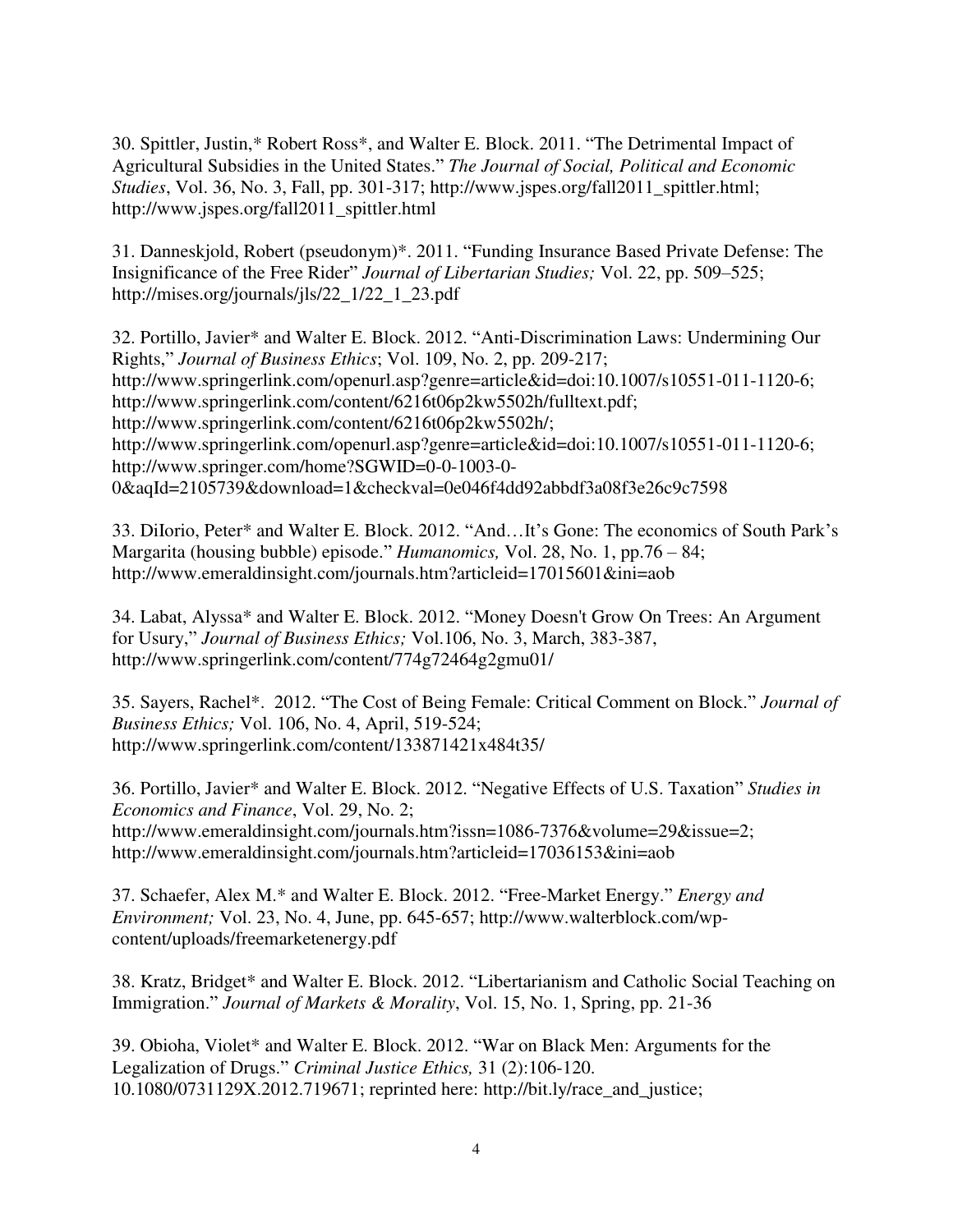[http://explore.tandfonline.com/page/bes/race-and-criminal-justice-vsi;](http://explore.tandfonline.com/page/bes/race-and-criminal-justice-vsi) <http://www.tandfonline.com/doi/pdf/10.1080/0731129X.2012.719671>

40. Mukherjee, Jay\* and Walter E. Block. 2012. "Libertarians and the Catholic Church on Intellectual Property Laws." *Journal of Political Philosophy Las Torres de Lucca*. Issue No. 1, July-December, pp. 59-75; [http://www.lastorresdelucca.org/;](http://www.lastorresdelucca.org/) [http://www.lastorresdelucca.org/index.php?option=com\\_k2&view=item&id=93:libertarios-y-la](http://www.lastorresdelucca.org/index.php?option=com_k2&view=item&id=93:libertarios-y-la-iglesia-cat�lica-en-las-leyes-de-propiedad-intelectual&Itemid=24&lang=en&Itemid=23)[iglesia-católica-en-las-leyes-de-propiedad-intelectual&Itemid=24&lang=en&Itemid=23](http://www.lastorresdelucca.org/index.php?option=com_k2&view=item&id=93:libertarios-y-la-iglesia-cat�lica-en-las-leyes-de-propiedad-intelectual&Itemid=24&lang=en&Itemid=23) 

40. Reel, Jordan\* and Walter E. Block. 2012. "Public Education: Who is it for?" *The Scientific Journal of Humanistic Studies;* Vol. 7, No. 4, October, pp. 66-72; [http://www.revistainternationala.com/index.php?lang=es;](http://www.revistainternationala.com/index.php?lang=es)

41. Schuldt, Robert\*, Davis Woodall\* and Walter E. Block. 2012. "Drowning the Poor in Excessive Wages: The Problems of the Minimum Wage Law" *Humanomics,* Vol. 28, No. 4, pp.258 – 269; [http://www.emeraldinsight.com/journals.htm?articleid=17062401&ini=aob;](http://www.emeraldinsight.com/journals.htm?articleid=17062401&ini=aob) [10.1108/08288661211277326](http://dx.doi.org/10.1108/08288661211277326) 

42. Block, Walter E. and Jose Antonio Manuel Aguirre Sotelo\*. 2012. "Indifference curve analysis: beyond simplifying assumptions," *The Journal for Economics Educators*; Vol. 12, No. 1, pp. 7-12; [http://frank.mtsu.edu/~jee/2012/2\\_MS1211\\_pp7to12.pdf;](http://frank.mtsu.edu/~jee/2012/2_MS1211_pp7to12.pdf) <http://journalforeconomiceducators.wordpress.com/>

43. Fleming, Chris,\* David Rigamer\* and Walter E. Block. 2012. "The Jesuits: from Markets to Marxism; from Property Protection to Social Progressivism" *Romanian Economic and Business Review; Vol. 7, No. 2; pp. 7-22; http://ideas.repec.org/a/rau/journl/v7y2012i2p7-22.html*

44. Testa, Pat\* and Walter E. Block. 2013. "Applying The Free Market Philosophy To Healthcare." *Humanomics*. Vol. 29, No. 2, pp. 105 – 114; http://www.emeraldinsight.com/journals.htm?issn=0828- 8666&volume=29&issue=2&articleid=17088333&show=abstract ; <http://www.emeraldinsight.com/journals.htm?issn=0828-8666&volume=29&issue=2>

45. Kratz, Bridget\* and Walter E. Block. 2013. "Privatize to Save the Fish." *World Future Review: A Journal of Strategic Foresight.* vol. 5, no. 3, pp. 256-265; [http://wfr.sagepub.com/content/5/3/256.full.pdf+html;](http://wfr.sagepub.com/content/5/3/256.full.pdf+html) <http://wfr.sagepub.com/content/5/3/256.full.pdf>

46. Reel, Jordan\* and Walter E. Block. 2013. "Educational Vouchers: Freedom to Choose?" *Contemporary Economics*. pp. 111-122, December, DOI:10.5709/ce.1897-9254.126 [http://we.vizja.pl/en/home;](http://we.vizja.pl/en/home)<http://ce.vizja.pl/en/issues/volume/7/issue/4#art328>

47. Hovenga, Claire\*, Devaja Naik\* and Walter E. Block. 2013. "The Detrimental Side Effects of Minimum Wage Laws." *Business and Society Review;* Winter, Volume 118, Issue 4, pp. 463- 487; [http://onlinelibrary.wiley.com/doi/10.1111/basr.2013.118.issue-2/issuetoc;](http://onlinelibrary.wiley.com/doi/10.1111/basr.2013.118.issue-2/issuetoc)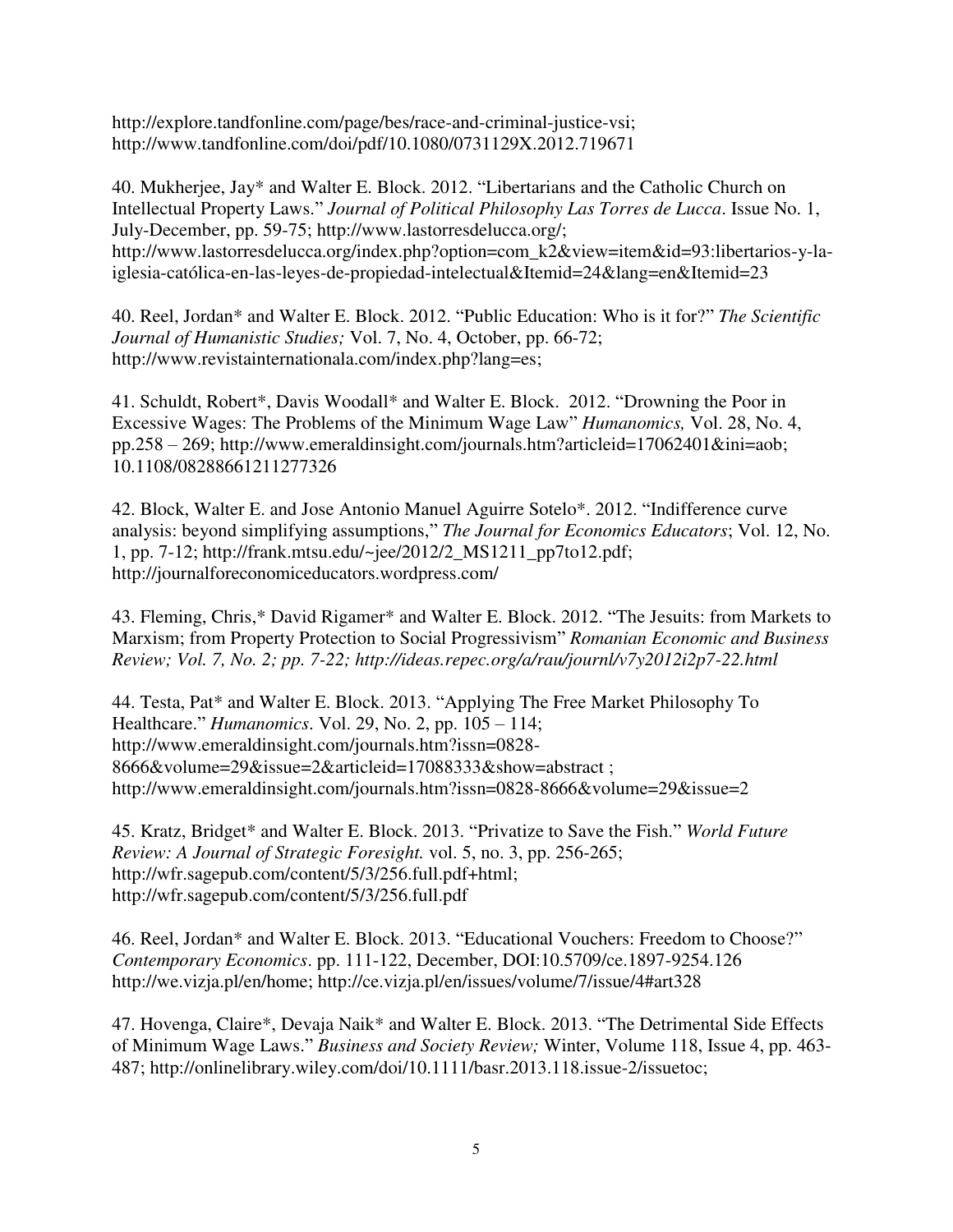[http://bestsetonlineproofing.toppanbestset.com/php/welcome.php?PDF=NDE3Mg==&Proof=Q](http://bestsetonlineproofing.toppanbestset.com/php/welcome.php?PDF=NDE3Mg==&Proof=QXV0aG9yUmV2aWV3&review=cmhoveng@loyno.edu,dsnaik@loyno.edu,wblock@loyno.edu) [XV0aG9yUmV2aWV3&review=cmhoveng@loyno.edu,dsnaik@loyno.edu,wblock@loyno.edu;](http://bestsetonlineproofing.toppanbestset.com/php/welcome.php?PDF=NDE3Mg==&Proof=QXV0aG9yUmV2aWV3&review=cmhoveng@loyno.edu,dsnaik@loyno.edu,wblock@loyno.edu) [http://www.adobe.com/products/acrobat/readstep2.html;](http://www.adobe.com/products/acrobat/readstep2.html) [http://onlinelibrary.wiley.com/doi/10.1111/basr.2013.118.issue-4/issuetoc;](http://onlinelibrary.wiley.com/doi/10.1111/basr.2013.118.issue-4/issuetoc) [http://onlinelibrary.wiley.com/doi/10.1111/basr.12018/abstract;](http://onlinelibrary.wiley.com/doi/10.1111/basr.12018/abstract) <http://onlinelibrary.wiley.com/doi/10.1111/basr.12018/full>

48. Cachanoski, Ivan, Vannia J. Zelaya\* and Walter E. Block. 2014. "Drug legalization: Rescuing Central America from the claws of crime." *The Journal Jurisprudence,* March

49. Holmes, David\* and Walter E. Block. 2013. "Amish in the 21st Century." *[Religion &](http://141.164.133.3/exchweb/bin/redir.asp?URL=http://www.mehtapress.com/index.php?option=com_content%26view=article%26id=976%26Itemid=1245)  [Theology](http://141.164.133.3/exchweb/bin/redir.asp?URL=http://www.mehtapress.com/index.php?option=com_content%26view=article%26id=976%26Itemid=1245)*, Vol. 20, pp. 371-383

50. De Paula, Philip\*. 2013. "Decentralizing Environmental Administration: A Common Law Approach" *Journal of Advanced Research in Law and Economics.* Volume IV, Summer, Issue 1(7), pp. 53-65

http://www.asers.eu/asers\_files/jarle/Volume%20IV%20Issue%201(8)%20Summer%202013%2 0online.pdf

51. Testa, Pat\* and Walter E. Block. 2014. "Libertarianism and circumcision" *International Journal of Health Policy and Management;* Article 8, [Volume 3, Issue 1,](http://www.ijhpm.com/issue_607_608_Volume+3%2C+Issue+1%2C+June+2014.html) June, Page 33-40; [http://www.ijhpm.com/;](http://www.ijhpm.com/) http://www.ijhpm.com/? action=press&issue=-1& is=Articles in Press; [http://www.ijhpm.com/article\\_2849\\_607.html;](http://www.ijhpm.com/article_2849_607.html) [http://ijhpm.com/article\\_2849\\_607;](http://141.164.71.80/exchweb/bin/redir.asp?URL=http://ijhpm.com/article_2849_607) [http://ijhpm.com/article\\_2849\\_607.html;](http://141.164.71.80/exchweb/bin/redir.asp?URL=http://ijhpm.com/article_2849_607.html) [http://www.lewrockwell.com/?post\\_type=article&p=497650&preview=true](http://141.164.71.80/exchweb/bin/redir.asp?URL=http://www.lewrockwell.com/?post_type=article%26p=497650%26preview=true) 

52. Lingenfelter, Jonathan\* and Walter E. Block. 2014. "In Defense of Profit-Seeking." *The Journal of Economics and Administrative Sciences,* Vol. 30, No. 1, pp 53-59.

53. Davison, Dwight\*, Jay Mukherjee\*, David Simpson\* and Walter E. Block. 2014. "Preserving Species." *Dialogue*, Issue 2; http://www.unisvishtov.bg/dialog/title.asp?lang=en&title=250; [http://www.uni](http://www.uni-svishtov.bg/dialog/title.asp?title=250)[svishtov.bg/dialog/title.asp?title=250](http://www.uni-svishtov.bg/dialog/title.asp?title=250) 

54. Cole, Matt\* and Walter E. Block. 2014. "Adam Smith on Religion and Economics." *Journal of Prices and Markets*. Vol. 2, Issue 2, Summer; [http://pricesandmarkets.org/volume-2-issue-2](http://pricesandmarkets.org/volume-2-issue-2-summer-2014/adam-smith-on-religion-and-economics/) [summer-2014/adam-smith-on-religion-and-economics/;](http://pricesandmarkets.org/volume-2-issue-2-summer-2014/adam-smith-on-religion-and-economics/) [http://pricesandmarkets.org/;](http://pricesandmarkets.org/) http://pricesandmarkets.org/volume-2-issue-2-summer-2014/adam-smith-on-religion-andeconomics/

55. Tuszynski, Nicholas\* and Walter E. Block. 2014. "The Principal-Agent Problem between the Pope and God: How the printing press saved the Papacy" *Humanomics,* Vol. 30, No. 3, pp. 275- 284; [http://www.emeraldinsight.com/toc/h/30/3;](http://www.emeraldinsight.com/toc/h/30/3) [http://www.emeraldinsight.com/doi/abs/10.1108/H-07-2013-0044;](http://www.emeraldinsight.com/doi/abs/10.1108/H-07-2013-0044) http://www.emeraldinsight.com/doi/pdfplus/10.1108/H-07-2013-0044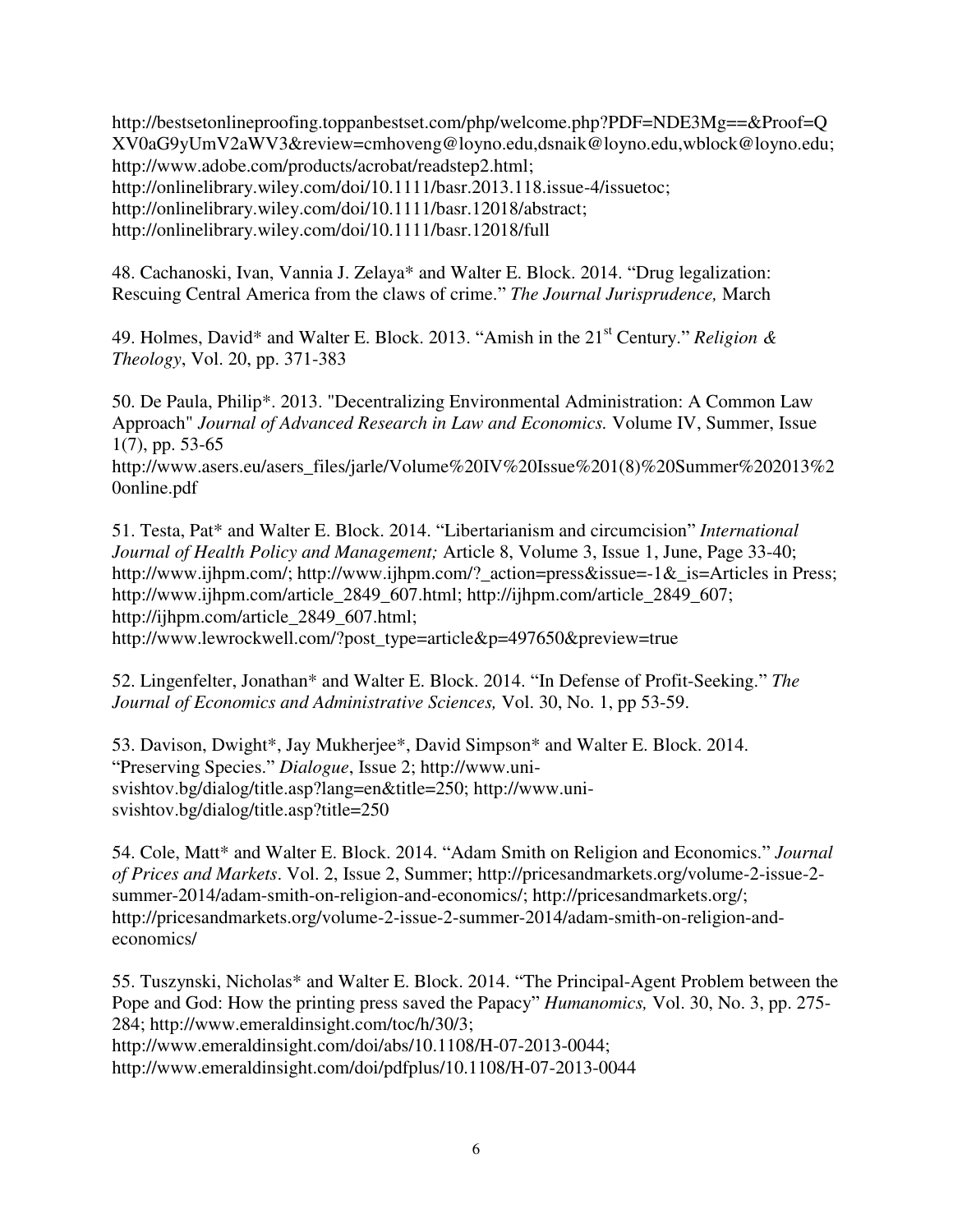56. Hillman, Jordan\* and Walter E. Block. 2014. "Poker and Gambling: A Positive Competitive Game." *Competitiveness Review*. Vol. 24, No. 5; http://www.emeraldinsight.com/doi/abs/10.1108/CR-07-2013-0065; [http://www.emeraldinsight.com/toc/cr/24/5;](http://www.emeraldinsight.com/toc/cr/24/5) <http://www.emeraldinsight.com/doi/pdfplus/10.1108/CR-07-2013-0065>

57. McCabe, D. Logan\* and Walter E. Block. 2014. "The Plastic Problem: A Free Market Solution" *The Journal of Accounting, Ethics & Public Policy.* Vol. 15, No. 2. [http://ssrn.com/abstract=2457484; http://ssrn.com/abstract=2457484](http://ssrn.com/abstract=2457484) 

58. Stacy, Don, Joshua Nguyen\* and Walter E. Block. 2014. "Drinking Smoke." *The Journal Jurisprudence*. Michaelmas term; pp. 243-253; [http://www.jurisprudence.com.au/back.htm;](http://www.jurisprudence.com.au/back.htm) <http://www.jurisprudence.com.au/juris23/Stacy.pdf>

59. Smith, Edward, Jordan Reel\* and Walter E. Block. 2014. "The Natural Rights of Children" *International Journal of Health Policy and Management*. Vol. 2, No. 2, February, pp. 85-89; http://www.ijhpm.com/? action=article&vol=602

60. Bahun, Joseph\* and Walter E. Block. 2015. "Land Management in the Conata Basin: A Free Market Approach." *Humanomics*, Vol. 31, No. 1, [http://www.emeraldinsight.com/toc/h/31/1;](http://www.emeraldinsight.com/toc/h/31/1) <http://www.emeraldinsight.com/doi/pdfplus/10.1108/H-08-2013-0054>

61. Olausen, Michael\* and Walter E. Block. 2014. "Privatizing Recreational Fisheries." *Economics, Management, and Financial Markets*. 9(4), pp. 18–28, [http://141.164.71.80/exchange/walterblock/Inbox/the%20final%20version%20of%20your%20pa](http://141.164.71.80/exchange/walterblock/Inbox/the%20final%20version%20of%20your%20paper%20for%20your%20archive.EML/1_multipart_xF8FF_2_2-Olausen%26Block.pdf/C58EA28C-18C0-4a97-9AF2-036E93DDAFB3/2-Olausen%26Block.pdf?attach=1) [per%20for%20your%20archive.EML/1\\_multipart\\_xF8FF\\_2\\_2-](http://141.164.71.80/exchange/walterblock/Inbox/the%20final%20version%20of%20your%20paper%20for%20your%20archive.EML/1_multipart_xF8FF_2_2-Olausen%26Block.pdf/C58EA28C-18C0-4a97-9AF2-036E93DDAFB3/2-Olausen%26Block.pdf?attach=1) [Olausen%26Block.pdf/C58EA28C-18C0-4a97-9AF2-036E93DDAFB3/2-](http://141.164.71.80/exchange/walterblock/Inbox/the%20final%20version%20of%20your%20paper%20for%20your%20archive.EML/1_multipart_xF8FF_2_2-Olausen%26Block.pdf/C58EA28C-18C0-4a97-9AF2-036E93DDAFB3/2-Olausen%26Block.pdf?attach=1) [Olausen%26Block.pdf?attach=1](http://141.164.71.80/exchange/walterblock/Inbox/the%20final%20version%20of%20your%20paper%20for%20your%20archive.EML/1_multipart_xF8FF_2_2-Olausen%26Block.pdf/C58EA28C-18C0-4a97-9AF2-036E93DDAFB3/2-Olausen%26Block.pdf?attach=1) 

62. Sotelo, Jose Antonio Manuel Aguirre\* and Walter E. Block. 2014. "Indifference Curve Analysis: The correct and the incorrect." *Oeconomia Copernicana;* Vol. 5, No. 4; <http://oeconomia.pl/index.php/en/current-issue>

63. Batemarco, Robert, Charles Seltzer\* and Walter E. Block. 2014. "The irony of the minimum wage law: limiting choices versus expanding choices." *Journal of Peace, Prosperity & Freedom,*  Vol. 3, pp. 69-83;

https://books.google.ca/books?id=sxfGBwAAQBAJ&pg=PA2&lpg=PA2&dq=Journal+of+Peac e,+Prosperity+%26+Freedom&source=bl&ots=GjT4AhPz-

j&sig=zEQLmFIvlHvsQH5Llp6cyIMFzbs&hl=en&sa=X&ei=JPZYVZO1JI\_hsAS-

0YGoBQ&ved=0CDsQ6AEwBQ#v=onepage&q=Journal%20of%20Peace%2C%20Prosperity% 20%26%20Freedom&f=false;

https://books.google.ca/books?id=sxfGBwAAQBAJ&pg=PA2&lpg=PA2&dq=Journal+of+Peac e,+Prosperity+%26+Freedom&source=bl&ots=GjT4AhPz-

j&sig=zEQLmFIvlHvsQH5Llp6cyIMFzbs&hl=en&sa=X&ei=JPZYVZO1JI\_hsAS-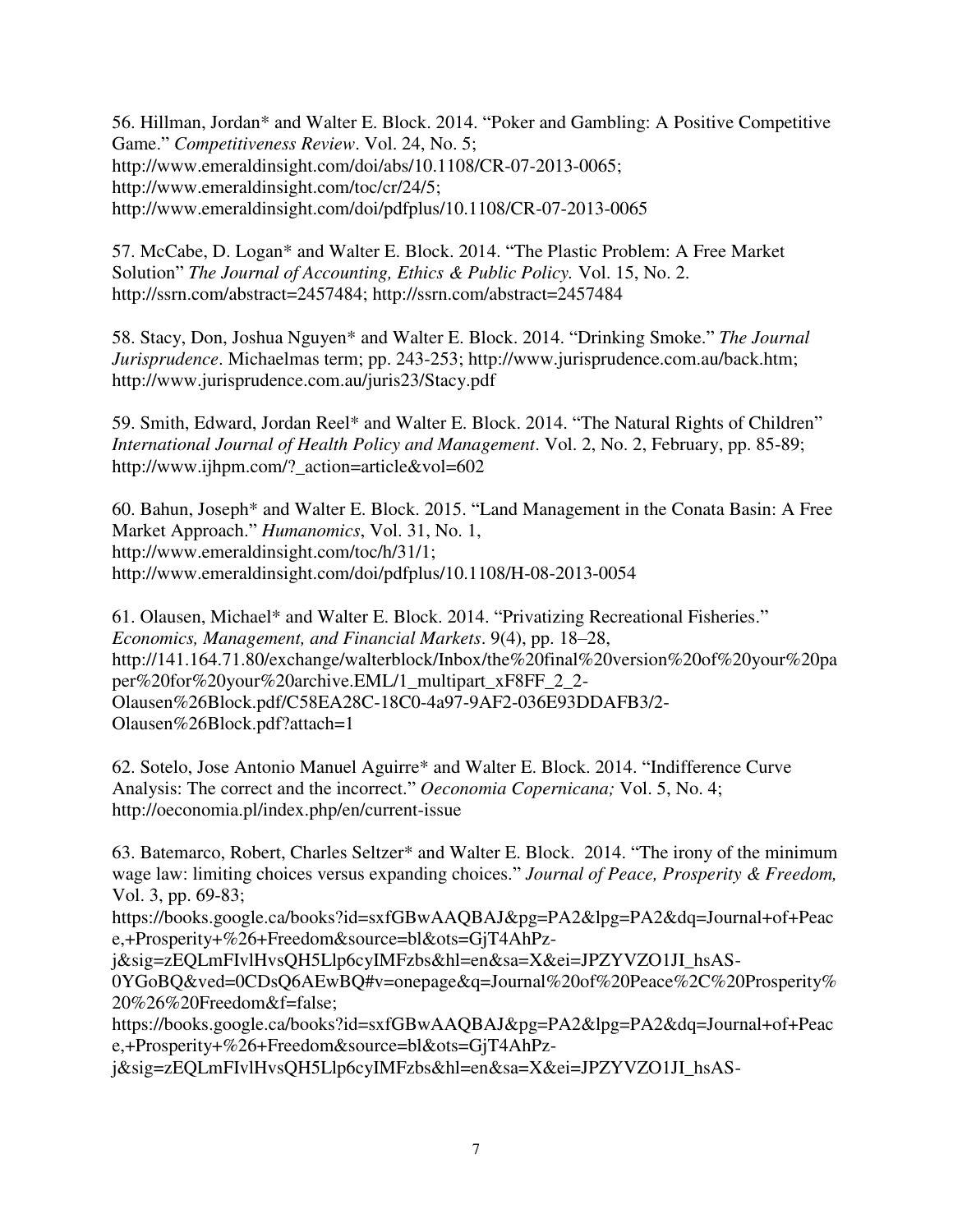0YGoBQ&ved=0CDsQ6AEwBQ#v=onepage&q=Journal%20of%20Peace%2C%20Prosperity% 20%26%20Freedom&f=false

64. Krasnozhon, Leo, David Simpson\* and Walter E. Block. 2015. "Fair trade: Its Real Impact on the Working Poor." *The Review of Social and Economic Issues (RSEI)*. Vol. 1, No. 2, Spring, pp- 5-28; [http://rsei.rau.ro/index.php/last;](http://rsei.rau.ro/index.php/last) [http://rsei.rau.ro/images/V1N2/Articol\\_1.pdf;](http://rsei.rau.ro/images/V1N2/Articol_1.pdf) http://www.rebe.rau.ro/RePEc/rau/rseijr/SP15/RSEI-SP15-A1.pdf

65. Smith, Taylor\* and Walter E. Block. 2015. "The Economics of Insider Trading and Labor: A Free Market Perspective" *Journal of Business Ethics;* March; [http://link.springer.com/article/10.1007/s10551-015-2621-](http://link.springer.com/article/10.1007/s10551-015-2621-5?sa_campaign=email/event/articleAuthor/onlineFirst) [5?sa\\_campaign=email/event/articleAuthor/onlineFirst;](http://link.springer.com/article/10.1007/s10551-015-2621-5?sa_campaign=email/event/articleAuthor/onlineFirst) [http://download.springer.com/static/pdf/937/art%253A10.1007%252Fs10551-015-2621-](http://download.springer.com/static/pdf/937/art%253A10.1007%252Fs10551-015-2621-5.pdf?auth66=1427728764_9d09a26ff8fb21799943c9df3c097495&ext=.pdf) [5.pdf?auth66=1427728764\\_9d09a26ff8fb21799943c9df3c097495&ext=.pdf;](http://download.springer.com/static/pdf/937/art%253A10.1007%252Fs10551-015-2621-5.pdf?auth66=1427728764_9d09a26ff8fb21799943c9df3c097495&ext=.pdf) DOI 10.1007/s10551-015-2621-5

66. Cuneo, Michael, Anton Chamberlin\*, Theodore Birkofer and Walter E. Block. 2015. "Private roads." *Journal of Leadership and Management.* Vol. 1, No. 3, pp. 3-11; <http://leadership.net.pl/index.php/JLM/article/view/44>

67. Morillo, Juan, Callie McNally\* and Walter E. Block. 2015. "The Real Walmart." *Business and Society Review.* [Vol. 120, Issue 3, p](http://onlinelibrary.wiley.com/doi/10.1111/basr.2015.120.issue-3/issuetoc)ages 385–408, Fall; [http://onlinelibrary.wiley.com/doi/10.1111/basr.2015.120.issue-3/issuetoc;](http://onlinelibrary.wiley.com/doi/10.1111/basr.2015.120.issue-3/issuetoc) [http://onlinelibrary.wiley.com/doi/10.1111/basr.12060/full;](http://onlinelibrary.wiley.com/doi/10.1111/basr.12060/full) <http://onlinelibrary.wiley.com/doi/10.1111/basr.12060/pdf>

68. McAndrews, Megan\* and Walter E. Block. 2015. "Legalizing Saving Lives: A Proposition for the Organ Market" *Ethics and Critical Thinking Journal Insights to a Changing World Journal*; Vol. 2015 Issue 3, p.1; https://www.questia.com/library/journal/1P3-160814381/a-free-market-for-human-organs

69. Krasnozhon, Leo, Pedro Benitez\* and Walter E. Block. 2015. "The Privatization of Antarctica." *Washington and Lee Journal of Energy, Climate, and the Environment.* Vol. 6, No. 2, pp. 397-401;<http://scholarlycommons.law.wlu.edu/jece/>

70. Makovi, Michael\*. 2015. "The 'Self-Defeating Morality' of the Lockean Proviso*." Homo Oeconomicus*, 32(2): pp. 235-274

71. Farias, Hannah Gomez\*, Ann Paskor and Walter E. Block.2015. "The Social Media leads to Socialism." *Humanomics.* Vol. 31 Issue 4, pp.385 – 398; http://www.emeraldinsight.com/doi/full/10.1108/H-10-2014-0070

72. Moscatello, Rick, Megan McAndrews\* and Walter E. Block. 2015. "Satisfied with Poverty: An Argument for Ending Welfare." *Journal of Leadership and Management*; Vol. 3, No. 5, http://leadership.net.pl/index.php/JLM/article/view/75; reprinted in Leadership and Management: Emerging, Contemporary, and Unorthodox Perspectives, Szpaderski, Adam and Christopher P.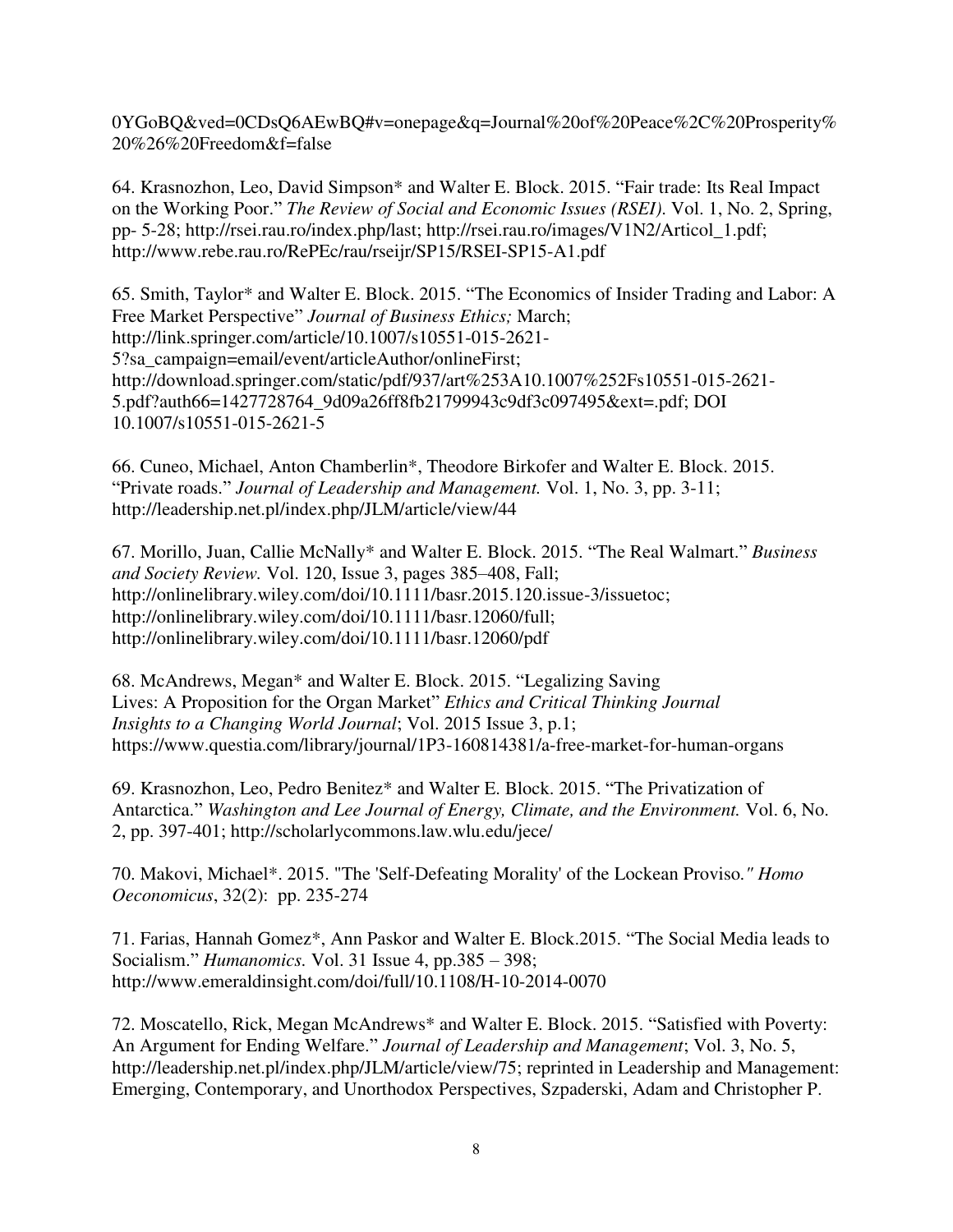Neck, editors; HPL Publications, Inc., Douglassville, USA, pp.; https://www.amazon.com/Leadership-Management-Contemporary-Unorthodox-Perspectivesebook/dp/B01N11OGJE

73. Knight, Victoria\*, David Simpson\*, and Walter E. Block. 2015. "Welfare: The Negative Societal Effects." *Acta Economica et Turistica*. Vol. 1, No. 1, pp. 77-93; [http://141.164.71.80/exchange/walterblock/Inbox/Re:%20%20\\_x003F\\_Welfare:%20The%20Ne](http://141.164.71.80/exchange/walterblock/Inbox/Re:%20%20_x003F_Welfare:%20The%20Negative%20Societal%20Effects._x003F_%20Acta%20Economica%20et%20Turistica-2.EML/1_multipart_xF8FF_2_AET%20Vol%201%20No%201.pdf/C58EA28C-18C0-4a97-9AF2-036E93DDAFB3/AET%20Vol%201%20No%201.pdf?attach=1) [gative%20Societal%20Effects.\\_x003F\\_%20Acta%20Economica%20et%20Turistica-](http://141.164.71.80/exchange/walterblock/Inbox/Re:%20%20_x003F_Welfare:%20The%20Negative%20Societal%20Effects._x003F_%20Acta%20Economica%20et%20Turistica-2.EML/1_multipart_xF8FF_2_AET%20Vol%201%20No%201.pdf/C58EA28C-18C0-4a97-9AF2-036E93DDAFB3/AET%20Vol%201%20No%201.pdf?attach=1)[2.EML/1\\_multipart\\_xF8FF\\_2\\_AET%20Vol%201%20No%201.pdf/C58EA28C-18C0-4a97-](http://141.164.71.80/exchange/walterblock/Inbox/Re:%20%20_x003F_Welfare:%20The%20Negative%20Societal%20Effects._x003F_%20Acta%20Economica%20et%20Turistica-2.EML/1_multipart_xF8FF_2_AET%20Vol%201%20No%201.pdf/C58EA28C-18C0-4a97-9AF2-036E93DDAFB3/AET%20Vol%201%20No%201.pdf?attach=1) [9AF2-036E93DDAFB3/AET%20Vol%201%20No%201.pdf?attach=1;](http://141.164.71.80/exchange/walterblock/Inbox/Re:%20%20_x003F_Welfare:%20The%20Negative%20Societal%20Effects._x003F_%20Acta%20Economica%20et%20Turistica-2.EML/1_multipart_xF8FF_2_AET%20Vol%201%20No%201.pdf/C58EA28C-18C0-4a97-9AF2-036E93DDAFB3/AET%20Vol%201%20No%201.pdf?attach=1) [http://hrcak.srce.hr/index.php?show=toc&id\\_broj=12165;](http://hrcak.srce.hr/index.php?show=toc&id_broj=12165) http://hrcak.srce.hr/index.php?show=clanak&id\_clanak\_jezik=221911

74. Engelhardt, Lucas, Jonathan Lingenfelter\*, and Walter E. Block. 2016. "Income Equalization Does Not Confer Net Social Benefits." *Ekonomia Wroclaw Economic Review*; Vol. 22, No. 4, pp. 9 to 23; [http://ekon.sjol.eu/preview/income-equalization-does-not-confer-net-social-benefits-](http://141.164.71.80/exchweb/bin/redir.asp?URL=http://ekon.sjol.eu/preview/income-equalization-does-not-confer-net-social-benefits-7490)[7490](http://141.164.71.80/exchweb/bin/redir.asp?URL=http://ekon.sjol.eu/preview/income-equalization-does-not-confer-net-social-benefits-7490) 

75. Schade, Eric\* and Walter E. Block. 2016. "Anti Anti Trust." *Political Dialogues: Journal of Political Theory*, Vol. 20, March, pp. 11-22; DOI: [http://dx.doi.org/10.12775/DP.2016.024;](http://dx.doi.org/10.12775/DP.2016.024) <http://apcz.pl/czasopisma/index.php/DP/article/view/DP.2016.024/11390>

76. Arias, Miguel\*, Christine Anderson\* and Walter E. Block. 2016. "A Paternalist's Mistake: Rent Control." *Journal of Economics and Political Economy.* Vol. 3, No. 4, pp. 627-637; http://www.kspjournals.org/index.php/JEPE/issue/view/71; [http://www.kspjournals.org/index.php/JEPE/article/view/1058;](http://www.kspjournals.org/index.php/JEPE/article/view/1058) [http://www.kspjournals.org/index.php/JEPE/article/view/1140/1168;](http://www.kspjournals.org/index.php/JEPE/article/view/1140/1168) http://www.kspjournals.org/index.php/JEPE/article/view/1058/1167

77. Counts, Gage\* and Walter E. Block. 2016. "Fracking: A creature of government?" *Energy and Environment.* Vol. 27, Issue 8, pp. 933-941; <http://journals.sagepub.com/doi/abs/10.1177/0958305X16677184>

78. Engelhardt, Lucas, Jonathan Lingenfelter,\* and Walter E. Block. 2016. "Income Equalization Does Not Confer Net Social Benefits." *Ekonomia Wroclaw Economic Review; Vol. 22, No. 4, pp.*  9-23; [http://ekon.sjol.eu/preview/income-equalization-does-not-confer-net-social-benefits-7490;](http://141.164.71.80/exchweb/bin/redir.asp?URL=http://ekon.sjol.eu/preview/income-equalization-does-not-confer-net-social-benefits-7490) file:///C:/Users/Walter/Downloads/Block.pdf

79. Lingenfelter, Jonathan,\* Jose Dominguez,\* Leandra Garcia,\* Bryce Mayon\* and Walter E. Block. 2017. "Closing the Gap: Why Minimum Wage Laws Disproportionately Harm African-Americans." *Economics, Management, and Financial Markets*; 12(1): 11–24; http://141.164.71.80/exchange/walterblock/Inbox/RE:%20Closing%20the%20Gap:%20Why%2 0Minimum%20Wage%20Laws%20Disproportionately%20Harm%20African-Americans.EML/1\_multipart\_xF8FF\_2\_1-Lingenfelter%20et%20al..pdf/C58EA28C-18C0- 4a97-9AF2-036E93DDAFB3/1-Lingenfelter%20et%20al..pdf?attach=1; The password is: AddletonAP2009.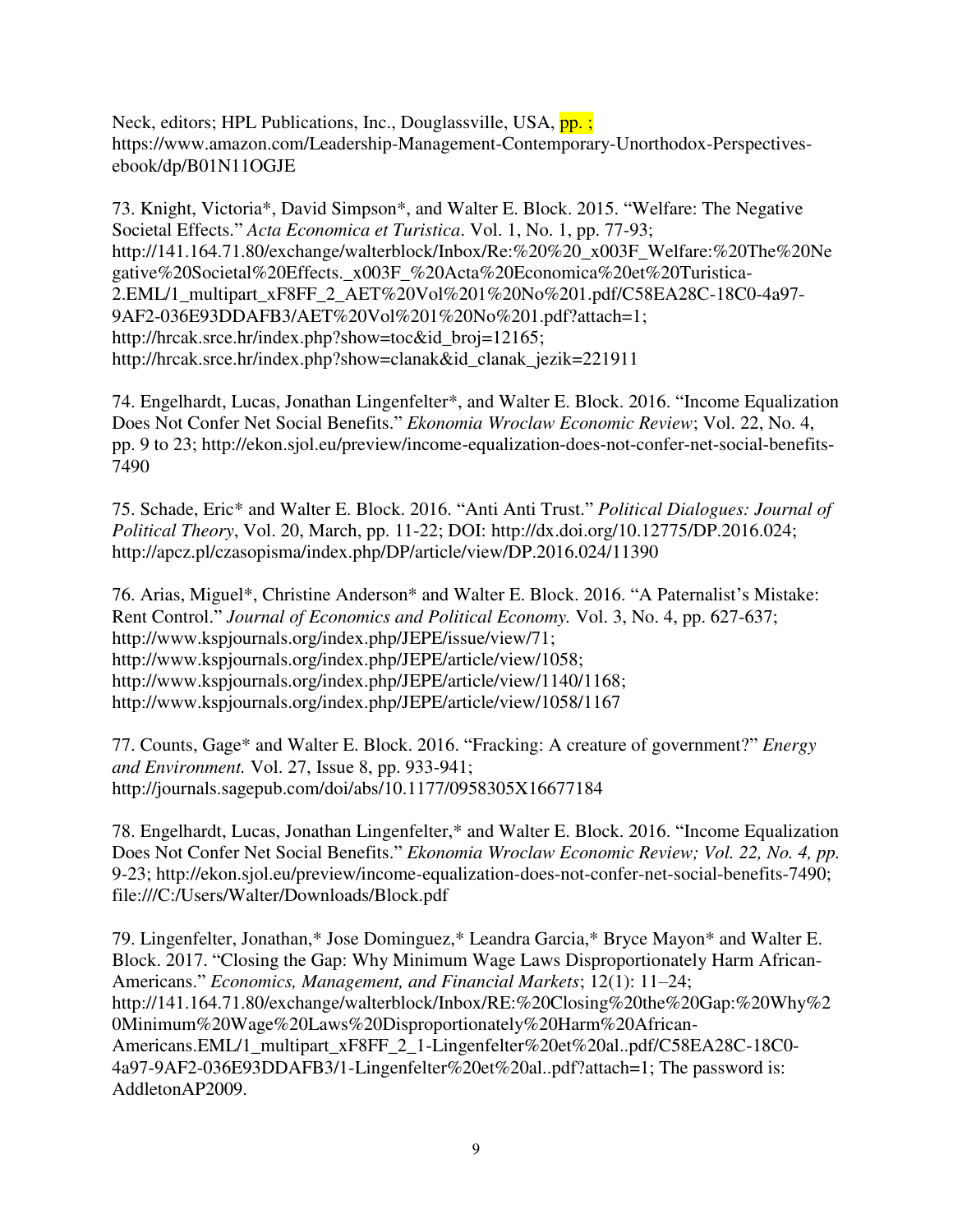80. Fast, Richard\*, Jessica O'Brien\*, and Walter E. Block. 2017. "Welfare Harms Its Ostensible Beneficiaries," *Economics, Management, and Financial Markets* 12(3): 51–63; [https://www.addletonacademicpublishers.com/contents-emfm/953-volume-12-3-2017/2996](https://www.addletonacademicpublishers.com/contents-emfm/953-volume-12-3-2017/2996-welfare-harms-its-ostensible-beneficiaries) [welfare-harms-its-ostensible-beneficiaries](https://www.addletonacademicpublishers.com/contents-emfm/953-volume-12-3-2017/2996-welfare-harms-its-ostensible-beneficiaries) (the password for the paper is AddletonAP2009)

81. Codjia, Sosthene and Walter E. Block. 2017. "Economic Development Policies in West Africa: the Case for Free Enterprise." *Dialogue;* Issue 1, pp. 19-34 [https://www.uni-svishtov.bg/dialog/issue.asp?issue=220;](https://www.uni-svishtov.bg/dialog/issue.asp?issue=220) [https://www.uni-svishtov.bg/dialog/title.asp?title=630;](https://www.uni-svishtov.bg/dialog/title.asp?title=630) file:///C:/Users/walterblock/Downloads/p630\_\_DialogueBook1eng2017\_19\_34.pdf

82. Fryzek, Nathan, Javier Sanchez and Walter E. Block. 2017. "The minimum wage law once again." *The Review of Social and Economic Issues (RSEI);* http://rsei.rau.ro/index.php/last; <http://rsei.rau.ro/index.php/10-published-issues/10-volume-1-number-4>

83. Block, Walter E. and Nathan Fryzek. 2017. "Poverty Inc. An Economic and Ethical Analysis." *Journal Etica e Politica / Ethics & Politics;* Vol. XIX, No. 2, pp. 431-456 [http://www2.units.it/etica/2017\\_2/BLOCKFRIZEK.pdf;](http://www2.units.it/etica/2017_2/BLOCKFRIZEK.pdf) http://www2.units.it/etica/

84. Romanach, John and Walter E. Block. 2017. "Medical Economics: End the FDA." *The Winners; Binus University Journal*. Vol 18, No 1, pp. 43-48; [http://journal.binus.ac.id/index.php/winners/issue/view/222/showToc;](http://journal.binus.ac.id/index.php/winners/issue/view/222/showToc) DOI: <http://dx.doi.org/10.21512/tw.v18i1.4052>

85. Callais, Justin\* and Walter E. Block. 2017. "Medical Economics: Legalize Organ Markets." The Winners; Binus University Journal. Vol. 18, No. 2, pp. 73-81; http://journal.binus.ac.id/index.php/winners/issue/view/231/showToc; http://journal.binus.ac.id/index.php/winners/article/view/4222

86. Light, Christian\* and Walter E. Block. Forthcoming. "Christianity, the Free Market, and Libertarianism" *Studia Humana*. Vol. 6, No. 4, pp. 34—44; http://studiahumana.com/pliki/wydania/10443\_Volume6\_Issue4.pdf.pdf; DOI: 10.1515/sh-2017-0025

87. Whalin, Luke L.\* and Walter E. Block. 2017. "Racial Discrepancies in the Participation Between Alcohol Prohibition and The Drug War." Acta Economica et Turistica. Vol. 3, No. 2, pp.119-135; [https://www.degruyter.com/view/j/aet.2017.3.issue-2/aet-2017-0013/aet-2017-](https://www.degruyter.com/view/j/aet.2017.3.issue-2/aet-2017-0013/aet-2017-0013.xml?format=INT) [0013.xml?format=INT;](https://www.degruyter.com/view/j/aet.2017.3.issue-2/aet-2017-0013/aet-2017-0013.xml?format=INT) https://www.degruyter.com/downloadpdf/j/aet.2017.3.issue-2/aet-2017- 0013/aet-2017-0013.pdf

88. Chamberlin, Antón\* and Walter E. Block. 2017. "The case for the stateless society: law." Acta Economica et Turistica. Vol. 3, No. 2, pp. 103-118; https://www.degruyter.com/view/j/aet.2017.3.issue-2/aet-2017-0012/aet-2017- 0012.xml?format=INT; https://www.degruyter.com/downloadpdf/j/aet.2017.3.issue-2/aet-2017-0012/aet-2017-0012.pdf;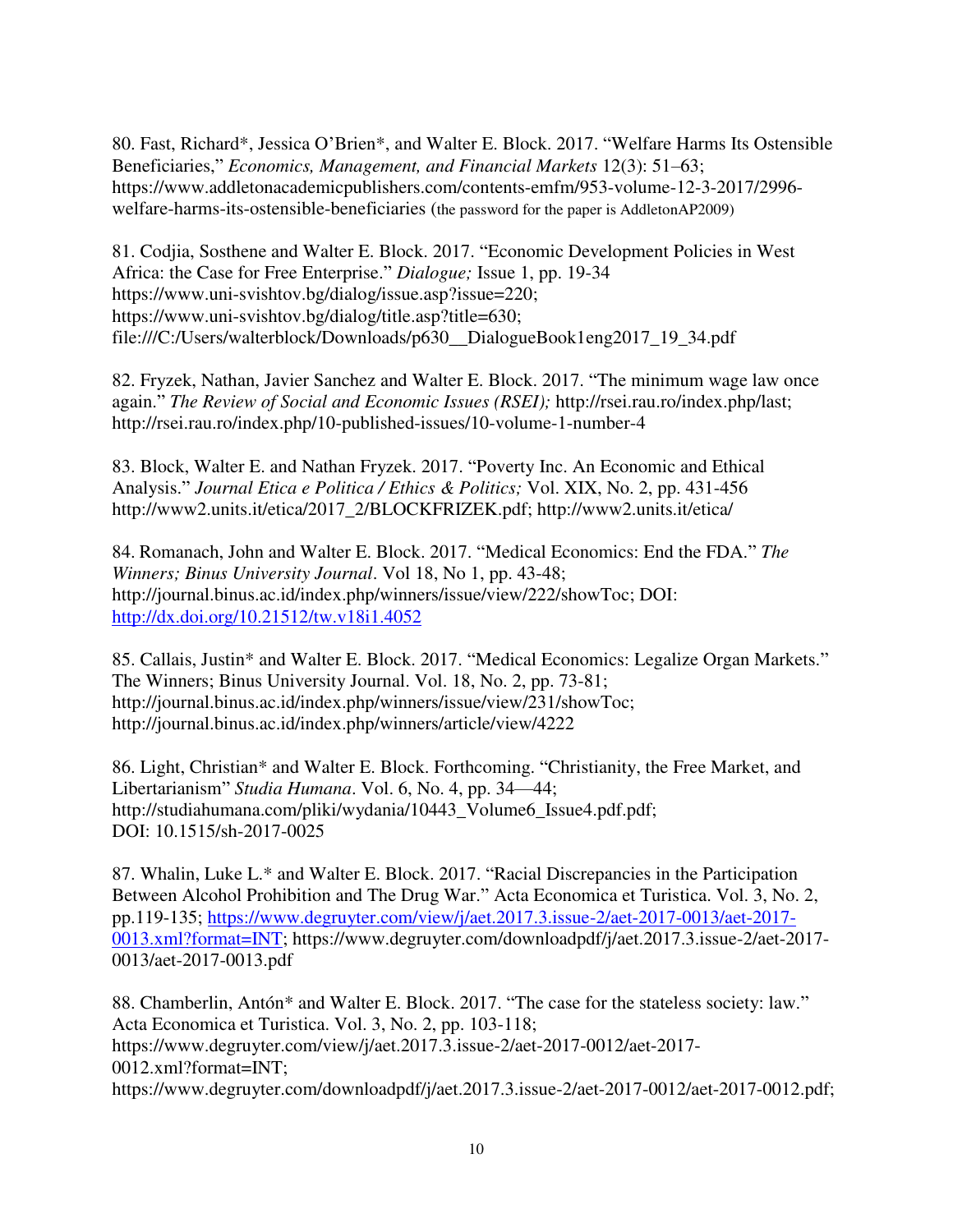89. Chamberlin, Antón\* and Walter E. Block. 2017. "The Illogical Fear of Automation, Falling Wages, and Falling Prices." New Perspectives on Political Economy. Vol. 13, No. 1–2, pp. 5-18; http://www.cevroinstitut.cz/data/nppe-13.pdf

90. Riebesell, Valentin,\* Robert Lalani\* and Walter E. Block. 2017. "The Effect of the Minimum Wage on Unskilled Labor." Journal of Leadership and Management, Vol 1, No 9-10, pp. 31-39; http://leadership.net.pl/index.php/JLM; <http://leadership.net.pl/index.php/JLM/article/view/112>

91. Hyde, Joseph\* and Walter E. Block. 2018. "Oeconomia Suffocato: The Origins of Antipathy Toward Free Enterprise Among Catholic Intelligentsia." *Studia Humana*. Vol 7, No. 2, pp. 3— 14; DOI: 10.2478/sh-2018-0006;<http://studiahumana.com/wyd,26.html>

92. Varricchio, Marino\* and Walter E. Block. 2018. "Runaway Children and Starvation." Management Education Science Technology Journal (MEST). Vol. 6, No. 2, pp. 150-157; http://www.mest.meste.org/MEST\_Najava\_clanaka.html; http://mest.meste.org/MEST\_2\_2018/Sadrzaj\_eng.html;<http://www.meste.org/mest/index.html>

93. Block, Walter E. and Gabriel Philbois. 2018. "Giffen Goods and Backward Bending Supply Curves of Labor." Revista Estudios Libertarios; Vol. 1, pp. 55-69; 6http://www.notaslibertarias.com/wp-content/uploads/2018/09/Article-8.pdf

B. Accepted Articles Forthcoming in Refereed Journals

1. McAndrews, Megan\*, Alexandra Orriols,\* Winston Thompson\* and Walter E. Block. Forthcoming, 2017. *Ekonomia Wroclaw Economic Review* 

2. Chamberlin, Antón\* and Walter E. Block. Forthcoming. "Climate? Paper or Plastic? Pollution? It Doesn't Matter-Freedom is the Solution." *International Journal of Corporate Strategy and Social Responsibility* 

3. Philbois, Gabriel\* and Walter E. Block. Forthcoming. "A Critique of the Phillips Curve – The Austrian Tradeoff." *Laissez-Faire*

4. Torsell, Christian\* and Walter E. Block. Forthcoming. "Misesian Epistemology." Mest (FBIM) http://www.mest.meste.org/MEST\_Najava\_clanaka.html

5. Chamberlin, Anton\* and Walter E. Block. Forthcoming. "Wall.E." *Cosmos and Taxis*

6. Perrie, Victoria\* and Walter E Block. Forthcoming. "Rent control and public housing." Political Dialogues: Journal of Political Theory

7. Philbois, Gabriel\* and Walter E. Block. Forthcoming. "The Z Curve: Supply and Demand for Giffen Goods." *Interdisciplinary Journal of Philosophy, Law and Economics*